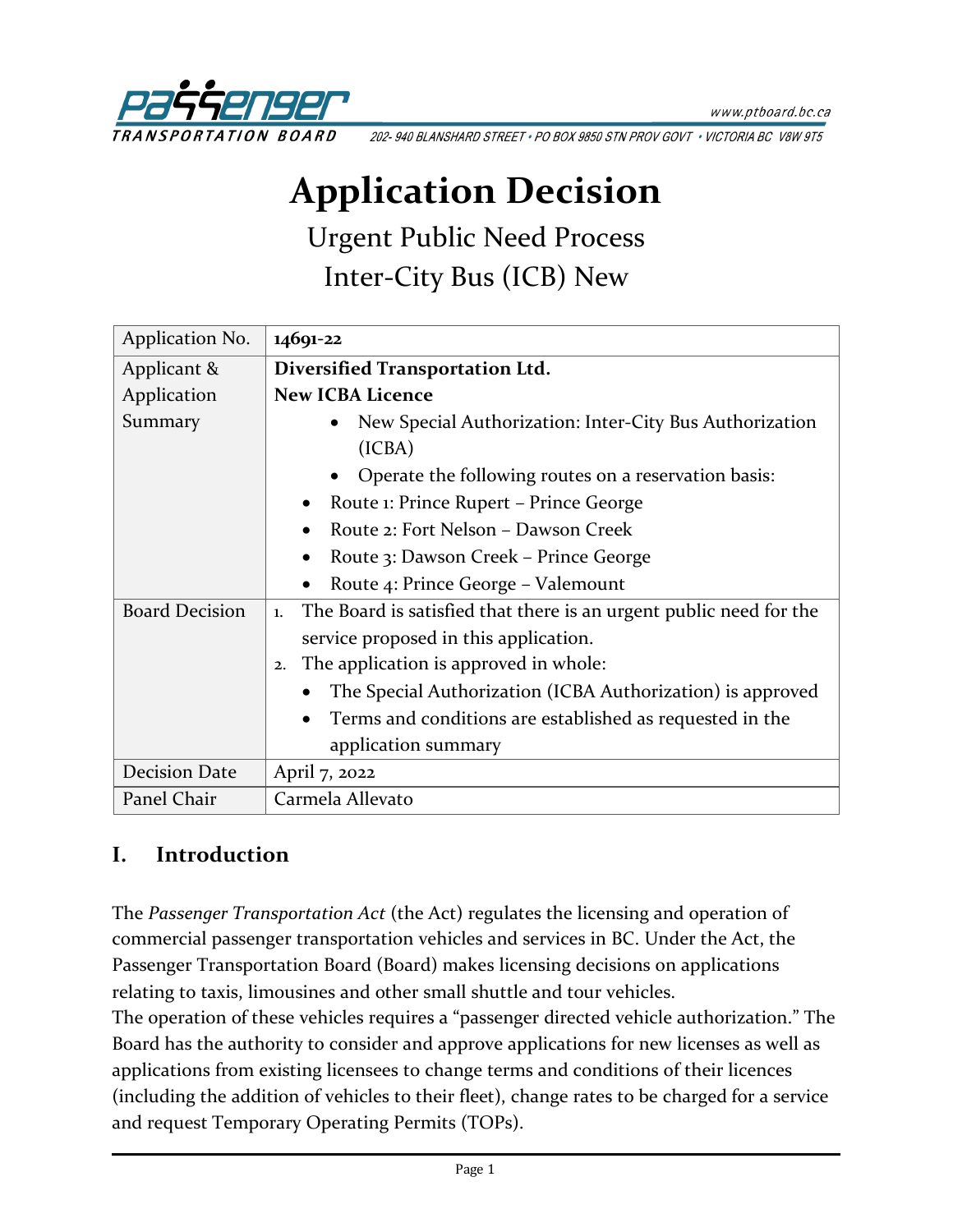Since September 2019, the Board's mandate has included licensing decisions relating to Transportation Network Services, also known as ride-hailing services.

# **II. Jurisdiction**

This application is made under the *Passenger Transportation Act* (the Act). As required by section 26(1) of the Act, the Registrar of Passenger Transportation forwarded the application to the Board. Section 26(2) of the Act requires the Board to publish the application and consider written submissions on the application unless, further to section  $26(3)$ , the Board is satisfied that there is an urgent public need for the service proposed in the application.

Section 28(1) governs the Board's consideration of applications as follows:

 $28(i)$  The board may approve, in whole or in part, an application forwarded to it under section 26(1) after considering whether:

- (a) there is a public need for the service the applicant proposes to provide under any special authorization,
- (b) the applicant is a fit and proper person to provide that service and is capable of providing that service, and
- (c) the application, if granted, would promote sound economic conditions in the passenger transportation business in British Columbia.

Section 28(2) states that the Board must, if it approves an application, specify the special authorization that should be included in the licence, if issued by the Registrar. Section  $28(3)$  states that the Board may establish terms and conditions that apply to a special authorization included in a licence.

# **III. Application**

## **(1) Applicant**

The applicant, Diversified Transportation Ltd. (Diversified), is an extra provincial company incorporated in Alberta in 1956 and registered in British Columbia in 1968.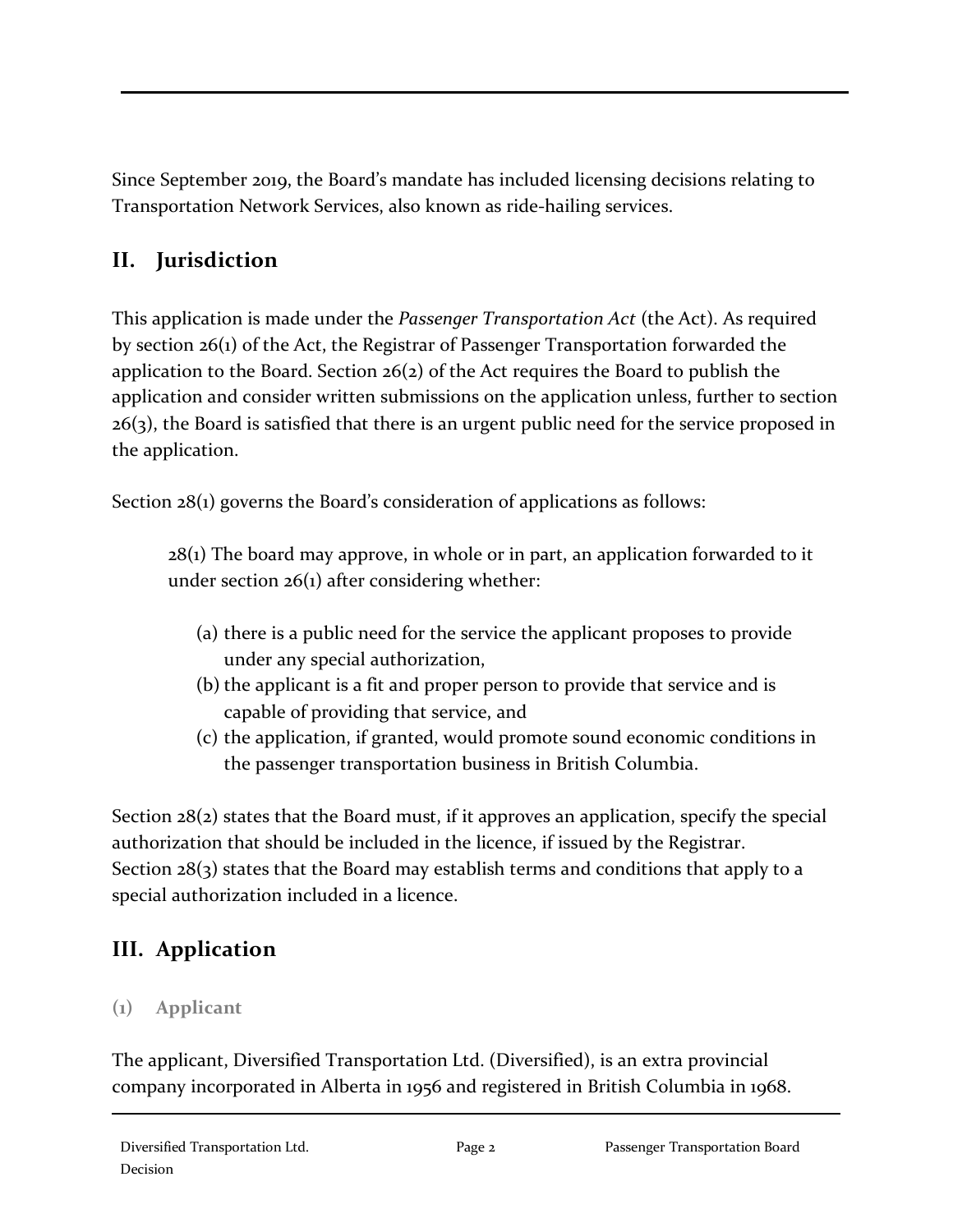It is wholly owned by Pacific Western Transportation Ltd. an Alberta company with offices in Calgary. Pacific Western Transportation Ltd. also owns Pacific Western Charters Ltd. which operates EBus providing inter-city bus (ICB) services in various communities in British Columbia.

The officers of Diversified are Michael J. Colborne, Chair and Chief Executive Officer; Tom Jezersek, Chief Operating Officer and President; and Gary Summac, Chief Financial Officer and Secretary/Treasurer.

Diversified's business in BC operates out of Prince George. Rosalind Layton is its operation manager and Dan Finley is its Vice President. It has been operating BC Bus North under contract with BC Transit since 2018 providing services to remote communities in Northern BC which used to be serviced by Greyhound until the latter ceased operations.

Diversified currently holds Passenger Transportation Licence #70459 which has two elements. Part A is a General Authorization under which Diversified has operated BC Bus North. Part B is a Special Authorization allowing the provision ICB services to three main routes: Vancouver to Kamloops, Kamloops to Kelowna and Kelowna to Vancouver. The licence sets out the minimum daily trips for each route as well as designated route points. Diversified has applied  $(14469-22)$  to transfer licence #70459 to Pacific Western Charters Ltd. and that application was published on March 16, 2022. Application 14469-22 is considered an administrative transfer and a decision has not yet been rendered by the Board.

#### **(2) Applicant's Request & Explanation**

The applicant seeks a new ICBA licence to continue to service the remote communities and has asked that this application be processed on the basis of urgent public need. The licence would authorize service on four routes. Route 1 is from Prince George to Prince Rupert and back, stopping at some nine communities along Highway 16. Route 2 is from Fort Nelson to Dawson Creek and back, with stops in six communities on the way. Route 3 is from Dawson Creek to Prince George and back, also with stops in six remote communities on the way. Route 4 is from Prince George to Valemount and back with a stop in McBride.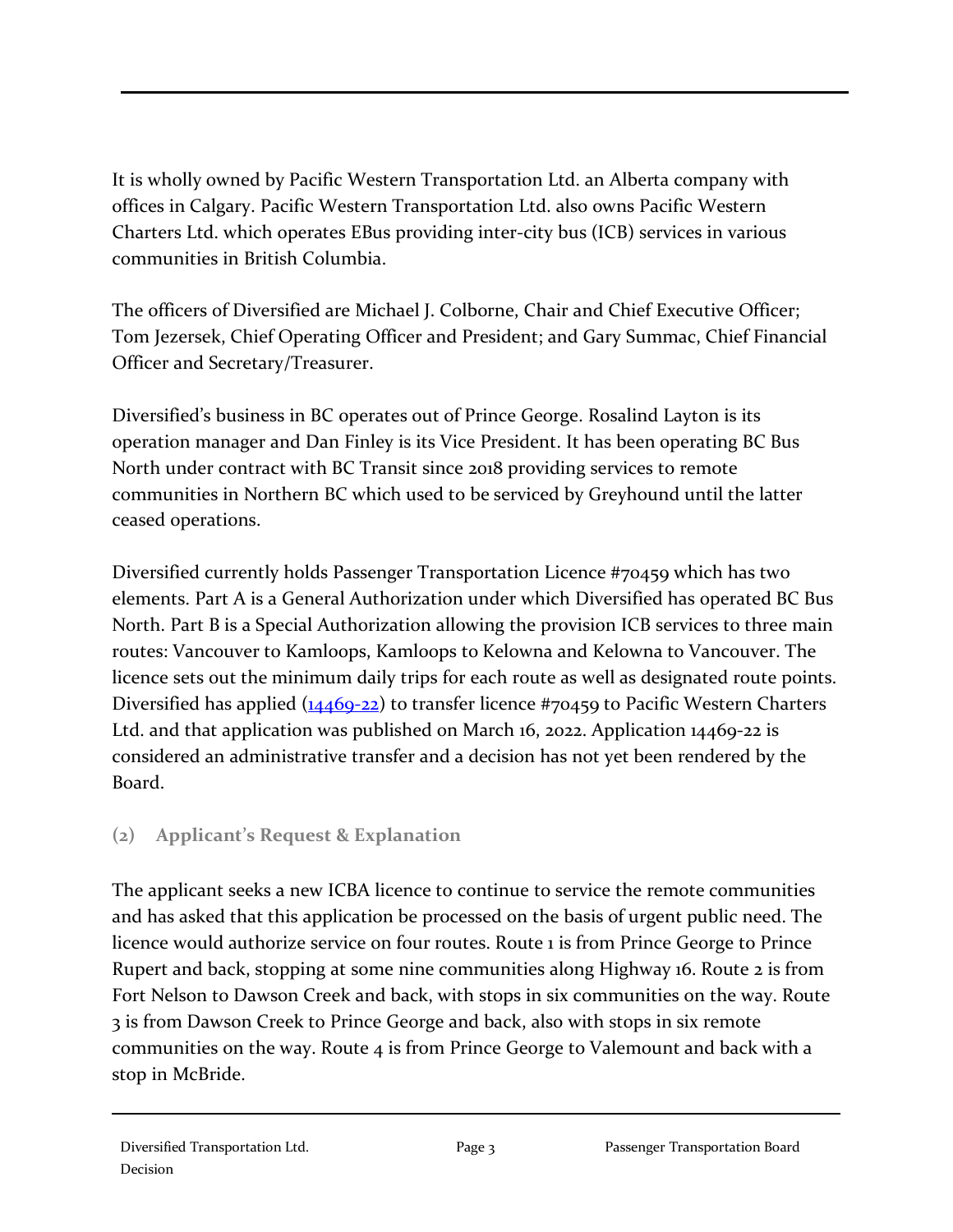The applicant provided the following public explanation that was published in the Application Summary:

*"Diversified Transportation was contracted by BC Transit in June 2018 to provide ground transportation services along corridors abandoned by Greyhound in these remote communities. This service is operated as BC Bus North and is essential to the residents, businesses and communities and to the sustainability of our remote communities in Northern BC. As part of BC Transit, a Special Authorization license was not required. The requirement for licensing has changed as these corridors are no longer operated by BC Transit, and have been turned over to Northern Development Investment Trust. Although the operation is continued to operate under the BC Bus North banner by BC Transit, a license is now required for authority to operate these corridors."*

### **(3) Overview of Applicant Materials**

The applicant submitted application forms and other materials that meet Board application requirements, including the business plan and financial statements with details about the operation, resume of its president, and a letter of support from Northern Development signed by the members of the board including mayors and representatives of the cities and districts served by BC Bus North.

## **(4) Procedural Matters**

Section 17 of the Act allows the Board to conduct written, electronic or oral hearings, or any combination as the Board, in its sole discretion, considers appropriate. This application is being conducted by way of a written hearing.

# **IV. Analysis and Findings**

I will first examine the matter of *urgent public need*. If I find that there is an urgent public need for the service, I will then consider the applicant's fitness and whether approval of the application will promote sound economic conditions in the passenger transportation business.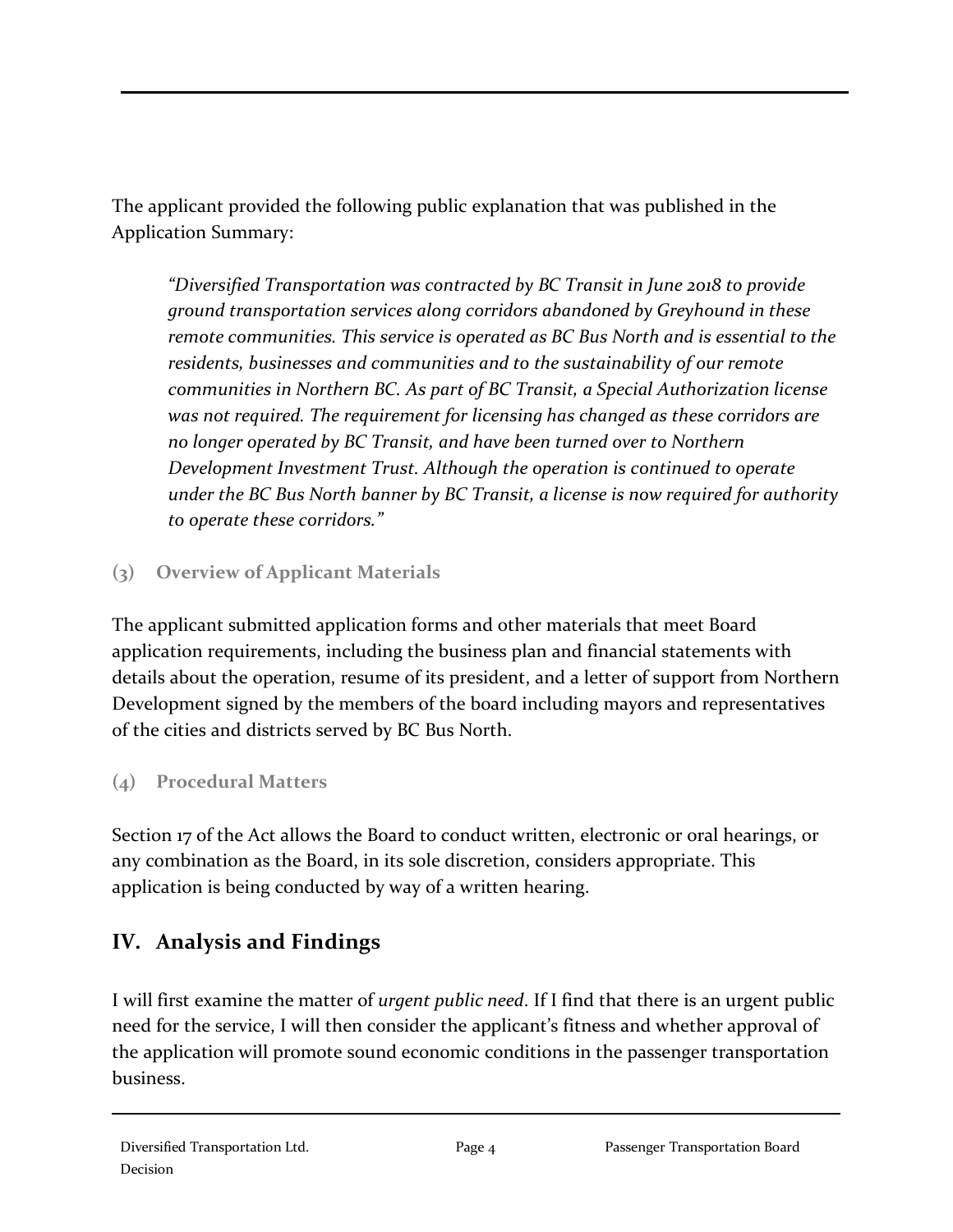**(1) Is there is an urgent and public need for the service proposed in this application?**

*Urgent* is relative to the public's need, not the applicants. When the Board is satisfied that an urgent and public need exists for a proposed service, it may proceed with the application and make a decision without publishing notice or considering submissions. Proceeding this way is an exception to the Board's public process for considering applications. When an applicant claims that there is an urgent and public need for its proposed service, the Board expects the applicant to demonstrate that there is a need which is both urgent and public.

In determining whether there is an urgent and public need, the Board may consider such things as:

- Whether other licensees are available to provide the service to the public
- Whether there is a real public demand for the service
- How the urgency came to exist
- Whether any of the urgency was due to the applicants' delay

If the Board accepts the applicant's claim and decides to proceed without publishing the application, it may set an authorization period of less than one year and require an operator to submit a new, full application that would proceed through the Board's regular application process.

On June 14, 2018 the BC Government, as part of the Highway 16 Transportation Action Plan, launched a new long-haul inter-city northern bus service called BC Bus North to fill the gap left by Greyhound when the latter ceased operations. The purpose of BC Bus North is to help ensure that British Columbians living in the north could travel safely and affordably from community to community. The Ministry of Transportation and Infrastructure funds this program, at first through BC Transit which contracted with Diversified and now through Northern Development. Diversified's contract with BC Transit ended on March 31, 2022 and the Northern Development funded service began on April 1, 2022. The applicant was advised in late March that because of this change, it was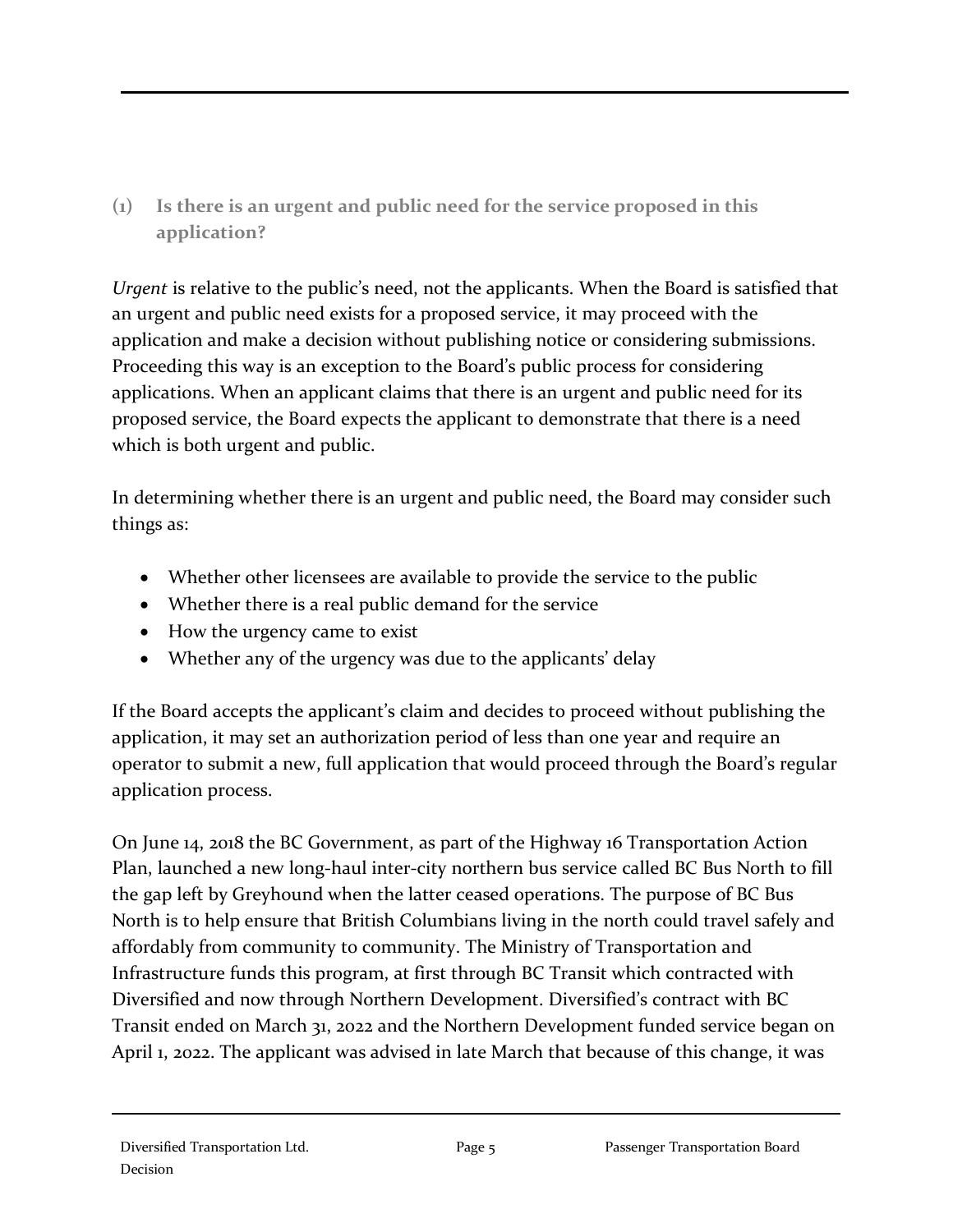now required to obtain a Special Authorization licence. Concerned that there might be a break in service the applicant filed an Urgent Public Need (UPN) application.

The transportation services to these remote communities is essential, and ensuring safe and dependable service is of the highest priority, as is evidenced by the government's initiative in the Highway 16 Transportation Action Plan. Highway 16 is commonly referred to as the "Highway of Tears". In the normal course the Board would publish the application and provide others to make submissions. This process takes time and may well interrupt the continuation of the service.

In June 2021 the provincial and federal governments announced \$7.9 million in COVID-19 Safe Restart funding to support safe, reliable transportation services in Northern B.C. which is administered by the Northern Development Initiative Trust. This is further evidence that the service provided by Diversified continues to be needed in these remote communities and should not be interrupted.

Based on the evidence noted above, I find that there is an urgent and public need for the service proposed in the application. Publication of this application is not required. I am continuing with the consideration of evidence relating to section  $28(i)$  of the Act.

**(2) Is the applicant a fit and proper person to provide its proposed service, and is the applicant capable of providing the service?**

The Board looks at this question in two parts:

- (a) is the applicant a *fit and proper person* to provide the proposed service; and,
- (b) is the applicant *capable* of providing the service?

First, with *fit and proper*, the *Oxford English Dictionary* defines *fit* as including "well adapted or suited to the conditions or circumstances of the case, answering the purpose, proper or appropriate … possessing the necessary qualifications, properly qualified, competent, deserving." Also, the dictionary defines *proper* as including "suitable for a specified or implicit purpose or requirement; appropriate to the circumstances or conditions; of the requisite standard or type; apt, fitting; correct, right." When looking at whether an applicant is fit and proper, the Board does so in the context of the passenger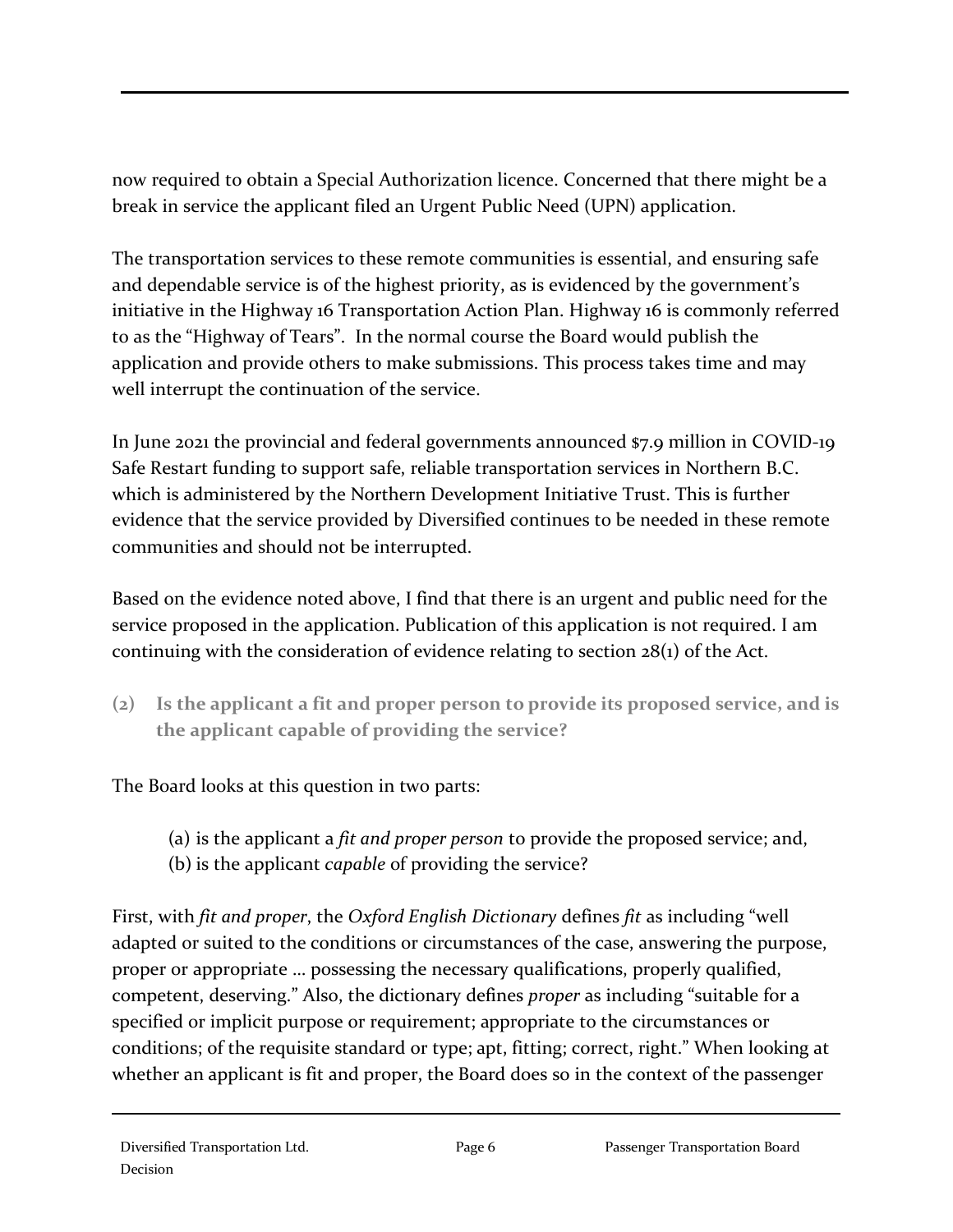transportation industry in British Columbia. This includes the regulatory system that grants businesses a licence which confers on them both the authorization they need to provide their service and an ongoing obligation to operate in accordance with proper standards of conduct.

Second, capability is generally understood to mean that an applicant has the ability or qualities necessary to skillfully and effectively meet its obligations and achieve the results it says it will achieve.

When looking at capability, the Board reflects on whether the applicant has demonstrated that it has the knowledge and understanding of relevant regulatory requirements and policies that govern passenger transportation providers, and whether it is able to comply with those requirements. It also looks at whether the applicant has the background, skills and knowledge to manage its proposed service, and the financing to operate it. The Board expects an applicant to demonstrate its competence and ability by providing sound and realistic information in its business plan and financial statements that is consistent and compatible with the transportation service it proposes.

Diversified has a National Safety Code Rating of Satisfactory- Unaudited which is acceptable to the Board. Each of the company's officers signed and filed disclosures as to unlawful activity and bankruptcy and these raise no concerns for the Board. The company President signed the requisite declarations stating, among others that the applicant understands its obligations relating to the *Liquor Control and Licensing Act* and the *Cannabis Control and Licensing Act* in relation to passenger transportation.

Diversified has provided information regarding the qualifications, experience and training of its drivers. Drivers require significant experience as well as a Class 2 or better licence and a free and clear driver abstract. Diversified conducts annual reviews of its drivers and provides regular follow up training.

Diversified's management team has experience in the transportation industry and states that it has successfully operated BC Bus North since its inception. The letter from Northern Development states that BC Bus North has operated reliably and without incident for the past four years.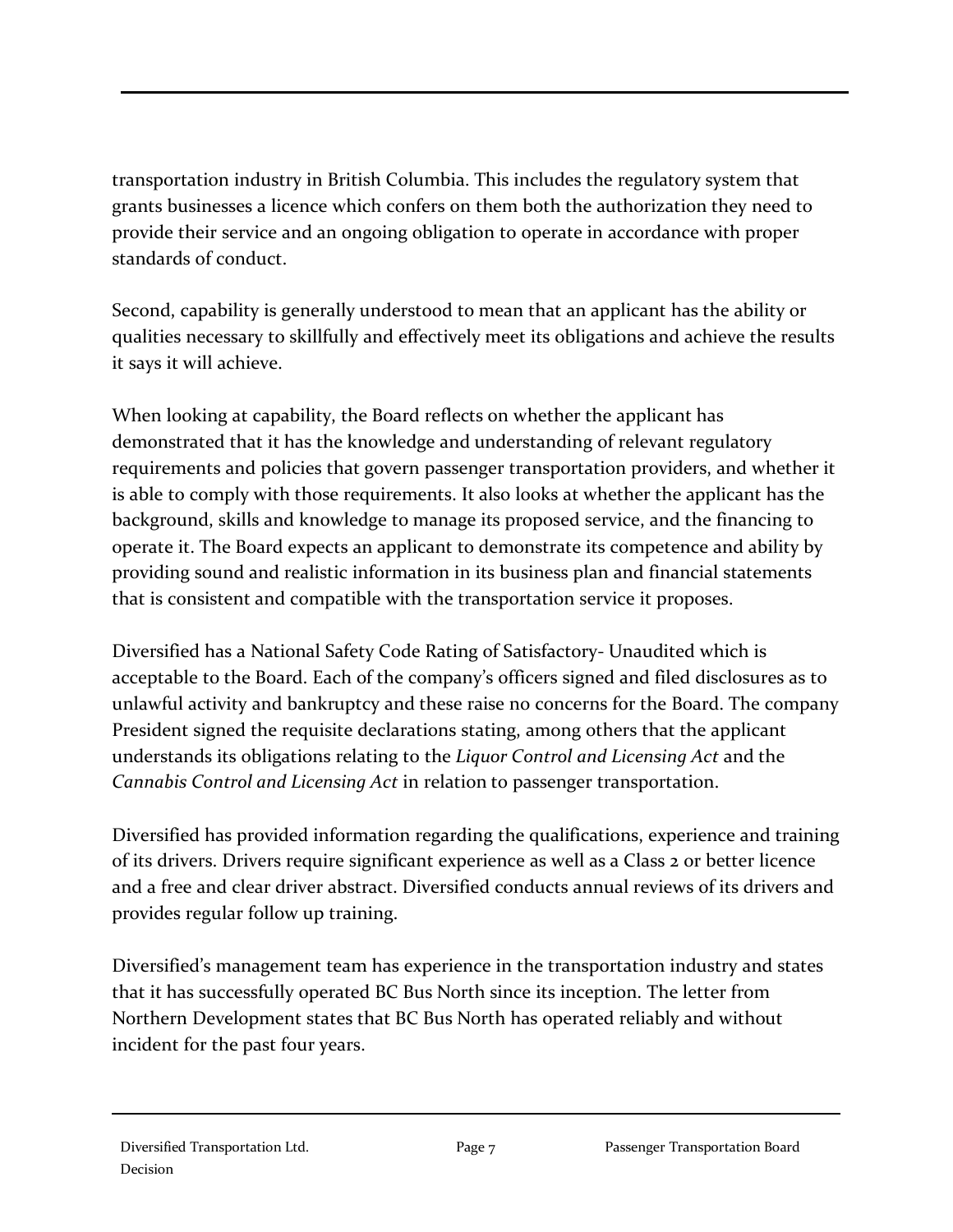I have reviewed the financial information and cash flow projections submitted by the applicant and am satisfied that these are reasonable for the operation and industry. The letter from Northern Development confirms that Northern Development commenced funding BC Bus North starting on April 1, 2022. It also appears from the application that funding for the service will be available until March 2025.

Based on the information and evidence above, I am satisfied that Diversified Transportation Ltd. is a fit and proper operator, and it has demonstrated that it is capable of providing the service.

**(3) Would approving the application promote sound economic conditions in the passenger transportation business in British Columbia?**

In considering sound economic conditions, the Board strives to balance public need for available, accessible and reliable commercial passenger transportation services with overall industry viability and competitiveness. The Board considers the issue from a wideranging perspective, which includes a consideration of harm to other industry participants. Generally speaking, it is the Board's view that the overall economic interests of the transportation business weigh more heavily than the economic and financial interests of any particular applicant or submitter.

As to competitors, the applicant has identified Cold Shot Bus Service (Cold Shot) as a competitor which provides ground transportation between Fort St. John and Dawson Creek on its way to and from Edmonton. The applicant states that it has an agreement with Cold Shot to allow connectivity between its services and that of Cold Shot. This competitor is restricted to only one of the routes in this application. For the other three routes there are no competitors. The Board is satisfied that granting this application would have no negative impact on the overall viability of the passenger transportation industry.

Based on the evidence noted above, I find that approving the application would promote sound economic conditions in the passenger transportation industry in British Columbia.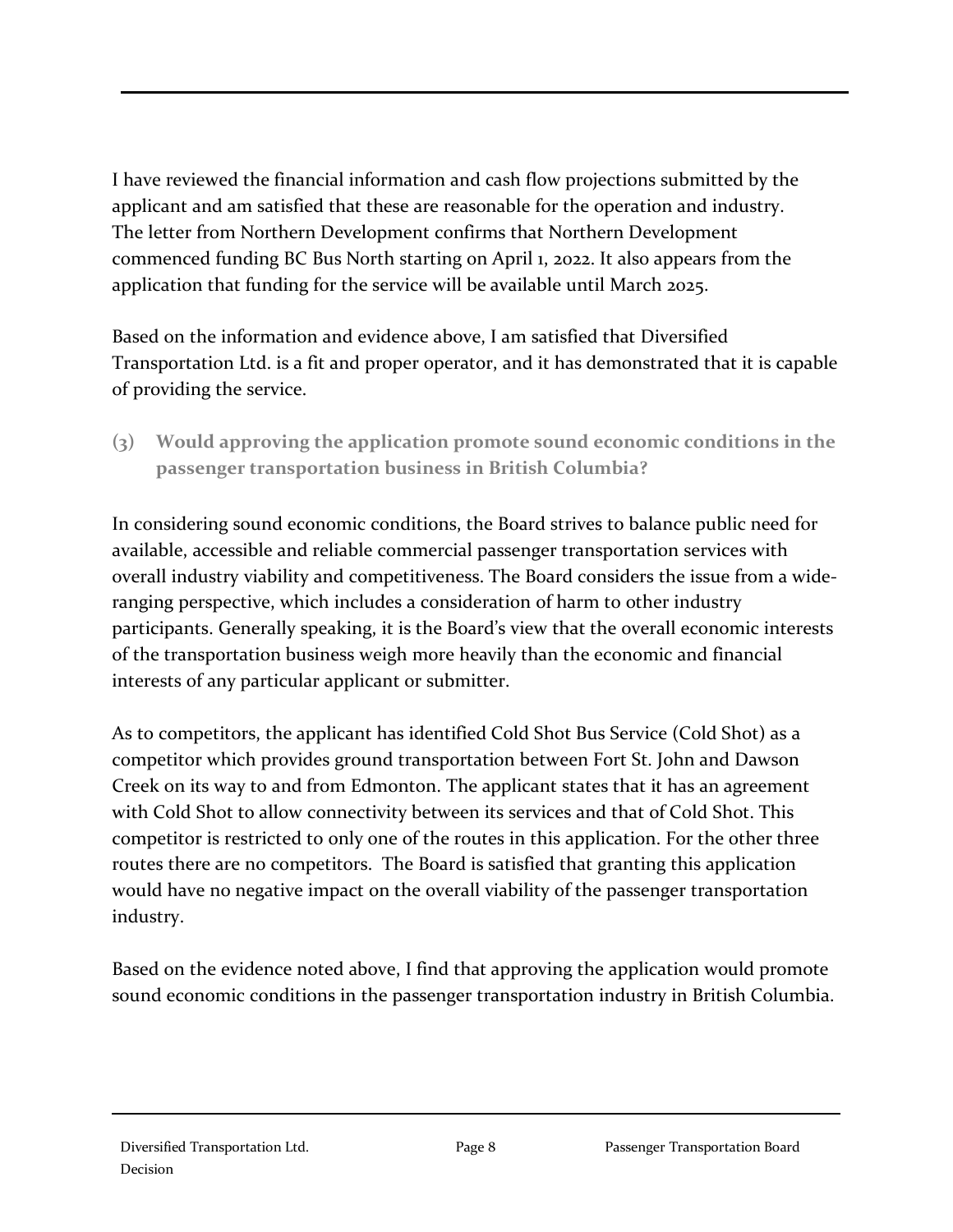## **V. Conclusion**

For the reasons above, this application is approved in whole, and I establish the requirements that follow in appendices to this decision:

- Appendix 1: Notices Respecting This Approval
- Appendix 2: Approved Terms and Conditions of Licence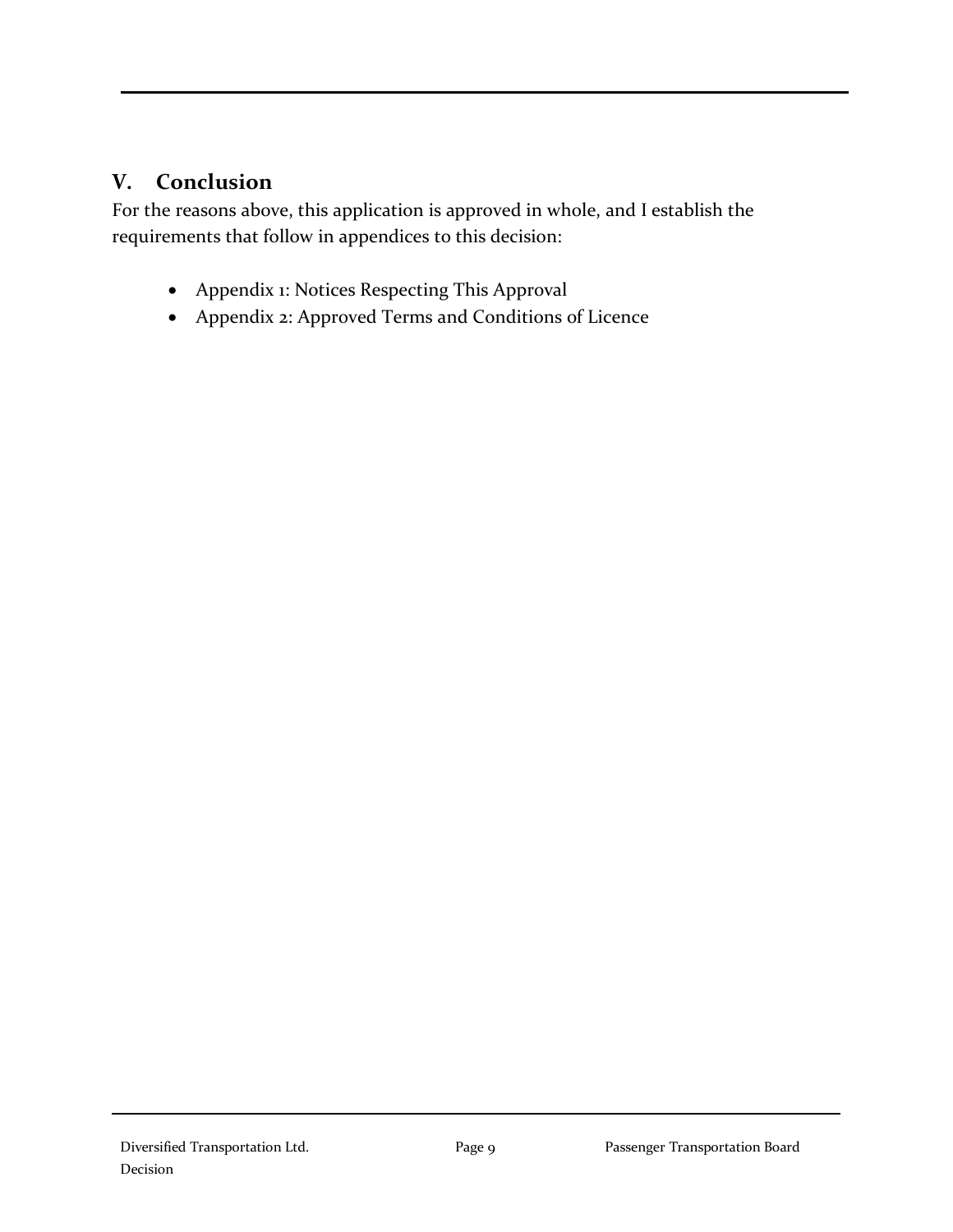## **Diversified Transportation Ltd.**

**Appendix 1:** Terms & Conditions: Issuance of Licence with ICB Authorization

#### **1. General:**

A Passenger Transportation Licence must be issued by the Registrar of Passenger Transportation under section 29 of the Passenger Transportation Act or renewed under section 34 before the special authorization approved in this decision may be exercised.

#### **2. Direction to the Applicant:**

Unless otherwise ordered by the Passenger Transportation Board, **DIVERSIFIED TRANSPORTATION LTD.** must, no later than June 7, 2022:

- a. post time schedules online and make available to the public online its reservation system to enable advance bookings.
- b. provide copies or links to the Registrar of Passenger Transportation.

#### **3. Notice to Registrar**

A licence that includes the Inter-City Bus Authorization approved by the Board in this decision may only be issued after the Registrar is satisfied that **DIVERSIFIED TRANSPORTATION LTD.** has met requirements set out in 2(a) above.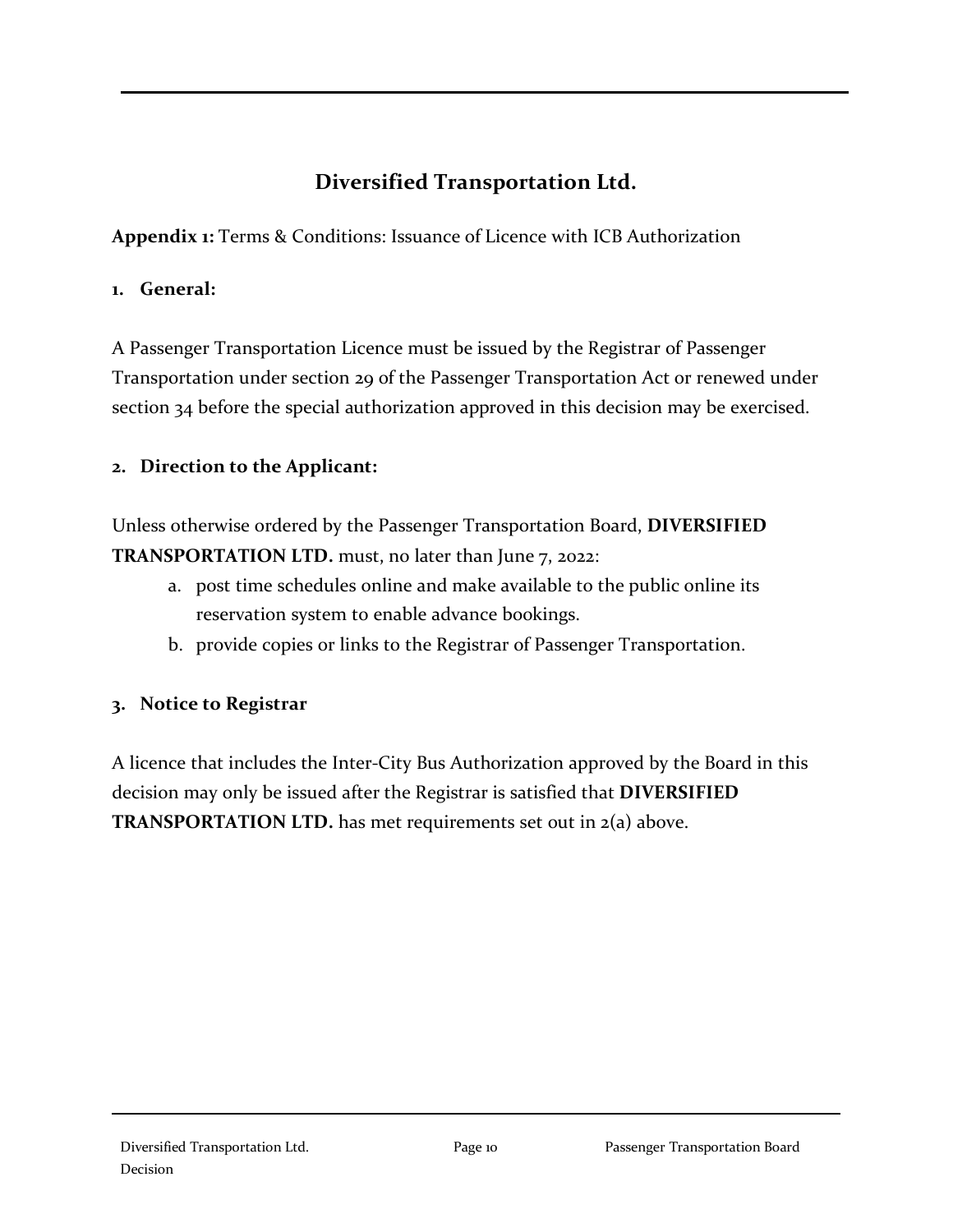# **Diversified Transportation Ltd.**

**Appendix 2:** Approved Terms and Conditions of Licence

| <b>Special Authorization</b><br><b>INTER-CITY BUS AUTHORIZATION (ICBA)</b><br><b>Terms &amp; Conditions</b> |                                                                                                                                                                                                                                                                                               |  |  |  |
|-------------------------------------------------------------------------------------------------------------|-----------------------------------------------------------------------------------------------------------------------------------------------------------------------------------------------------------------------------------------------------------------------------------------------|--|--|--|
| Definitions                                                                                                 | "Board" means the Passenger Transportation Board<br>"Registrar" means the Registrar, Passenger Transportation                                                                                                                                                                                 |  |  |  |
| A. Legislative Requirements                                                                                 |                                                                                                                                                                                                                                                                                               |  |  |  |
| Vehicle<br>Identifiers                                                                                      | Each motor vehicle operated under this authorization must<br>display, at the times and in the form and manner required by the<br>Registrar, a vehicle identifier that is:<br>(a) issued to the licensee by the Registrar; or<br>(b) authorized by the Registrar to be issued by the licensee. |  |  |  |
| <b>B.</b> Services                                                                                          |                                                                                                                                                                                                                                                                                               |  |  |  |
| <b>Services</b>                                                                                             | Transportation of passengers must be provided:<br>(a) on a scheduled basis; and<br>(b) in accordance with minimum frequencies and other terms<br>and conditions of licence that apply to the routes and<br>route points.                                                                      |  |  |  |
| Schedules                                                                                                   | The licence holder must publish, in a manner accessible to the<br>general public, a schedule for each route with the time and<br>location of each stop; and must carry in each vehicle a copy of the<br>schedule that the vehicle is following.                                               |  |  |  |
| Service Exception                                                                                           | Routes may only be operated on a "pre-booked" or "reservation<br>required" basis if the route points are:<br>(a) designated as reservation required in the licence;<br>(b) identified as pre-booked or reservation required in all<br>current; published schedule information; and            |  |  |  |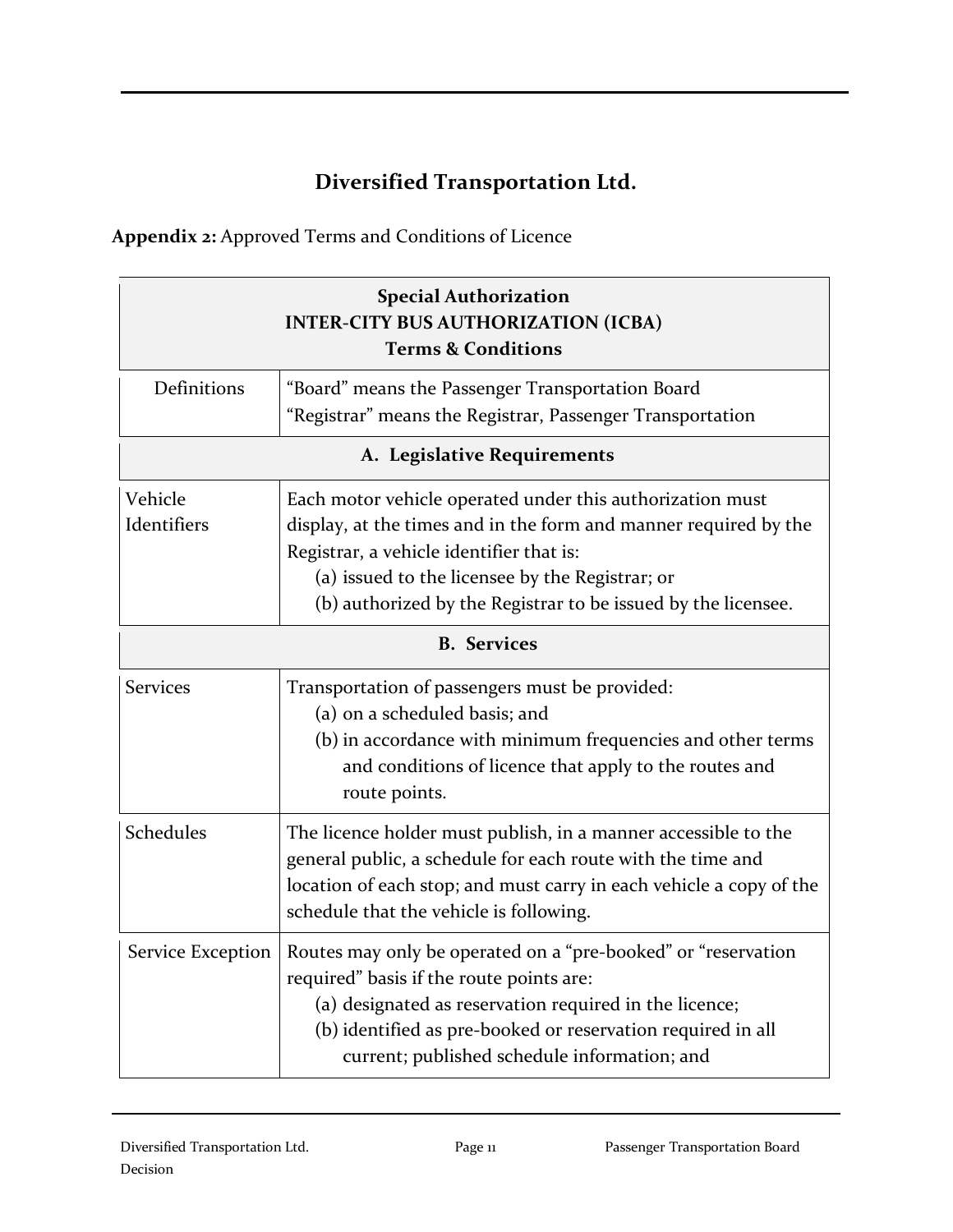|                           | (c) available at all times for pre-booking or reservation on the<br>licensee's website.<br>When these conditions are met and when no reservations have<br>been received for pick up or drop off at one or more points on the<br>route by the time service is scheduled to be provided, the licence<br>holder has the option of not providing service to those points that<br>would otherwise be required. |                                           |  |
|---------------------------|-----------------------------------------------------------------------------------------------------------------------------------------------------------------------------------------------------------------------------------------------------------------------------------------------------------------------------------------------------------------------------------------------------------|-------------------------------------------|--|
| <b>Alternative Points</b> | The licence holder may pick up or drop off passengers at any<br>location, municipality or unincorporated area that is between the<br>terminating points and along the highway corridors for the inter-<br>city bus routes below.                                                                                                                                                                          |                                           |  |
| Route <sub>1</sub>        |                                                                                                                                                                                                                                                                                                                                                                                                           |                                           |  |
| Terminating Point 1:      |                                                                                                                                                                                                                                                                                                                                                                                                           | <b>Prince Rupert</b>                      |  |
| Terminating Point 2:      |                                                                                                                                                                                                                                                                                                                                                                                                           | <b>Prince George</b>                      |  |
| Corridors:                |                                                                                                                                                                                                                                                                                                                                                                                                           | Highway 16: Prince Rupert - Prince George |  |
| <b>Route Points</b>       |                                                                                                                                                                                                                                                                                                                                                                                                           | Minimum Trips (in each direction)         |  |
| City of Prince Rupert     |                                                                                                                                                                                                                                                                                                                                                                                                           | 1 per trip week                           |  |
| City of Terrace           |                                                                                                                                                                                                                                                                                                                                                                                                           | 1 per trip week                           |  |
| Village of Kitwanga       |                                                                                                                                                                                                                                                                                                                                                                                                           | 1 per trip week                           |  |
| Village of Hazelton       |                                                                                                                                                                                                                                                                                                                                                                                                           | 1 per trip week                           |  |
| Town of Smithers          |                                                                                                                                                                                                                                                                                                                                                                                                           | 1 per trip week                           |  |
| District of Houston       |                                                                                                                                                                                                                                                                                                                                                                                                           | 1 per trip week                           |  |
| Village of Burns Lake     |                                                                                                                                                                                                                                                                                                                                                                                                           | 1 per trip week                           |  |
| Village of Fraser Lake    |                                                                                                                                                                                                                                                                                                                                                                                                           | 1 per trip week                           |  |
| Village of Fort Fraser    |                                                                                                                                                                                                                                                                                                                                                                                                           | 1 per trip week                           |  |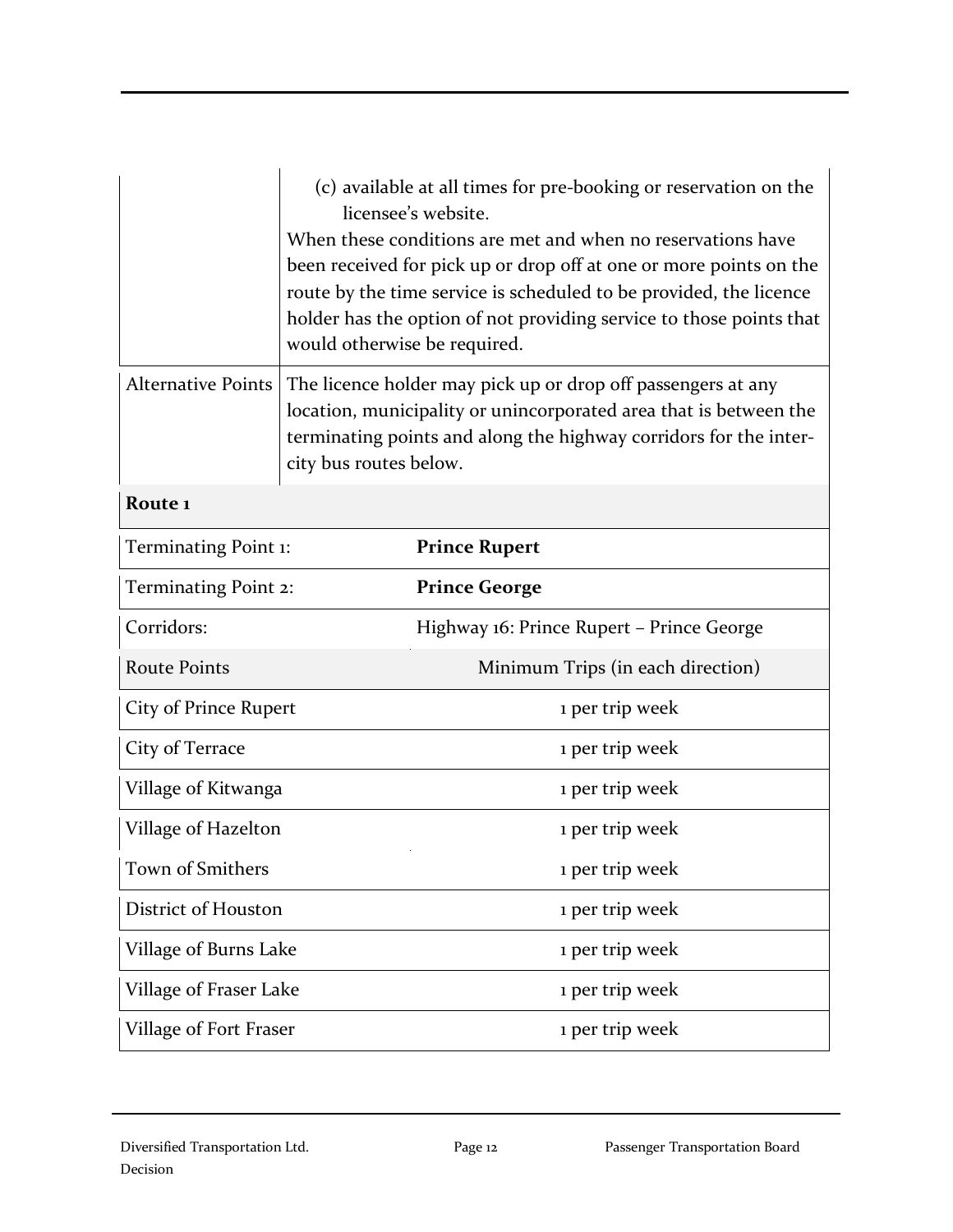| District of Municipality of<br>Vanderhoof | 1 per trip week                                                                                                               |
|-------------------------------------------|-------------------------------------------------------------------------------------------------------------------------------|
| City of Prince George                     | 1 per trip week                                                                                                               |
| Route 2                                   |                                                                                                                               |
| Terminating Point 1:                      | <b>Fort Nelson</b>                                                                                                            |
| <b>Terminating Point 2:</b>               | <b>Dawson Creek</b>                                                                                                           |
| Corridors:                                | Highway 97: Fort Nelson - Dawson Creek                                                                                        |
| <b>Route Points</b>                       | Minimum Trips (in each direction)                                                                                             |
| Municipality of Fort Nelson               | 1 per trip week                                                                                                               |
| <b>Bucking Horse River</b>                | 1 per trip week                                                                                                               |
| Sikanni Chief                             | 1 per trip week                                                                                                               |
| Pink Mountain                             | 1 per trip week                                                                                                               |
| Wonowon                                   | 1 per trip week                                                                                                               |
| City of Fort St. John                     | 1 per trip week                                                                                                               |
| District of Taylor                        | 1 per trip week                                                                                                               |
| City of Dawson Creek                      | 1 per trip week                                                                                                               |
| Route 3                                   |                                                                                                                               |
| Terminating Point 1:                      | Dawson Creek                                                                                                                  |
| Terminating Point 2:                      | <b>Prince George</b>                                                                                                          |
| Corridors:                                | Highway 97: Dawson Creek - Prince George<br>Highway 97: Dawson Creek - Chetwynd<br>Highway 39: Mackenzie Junction - Mackenzie |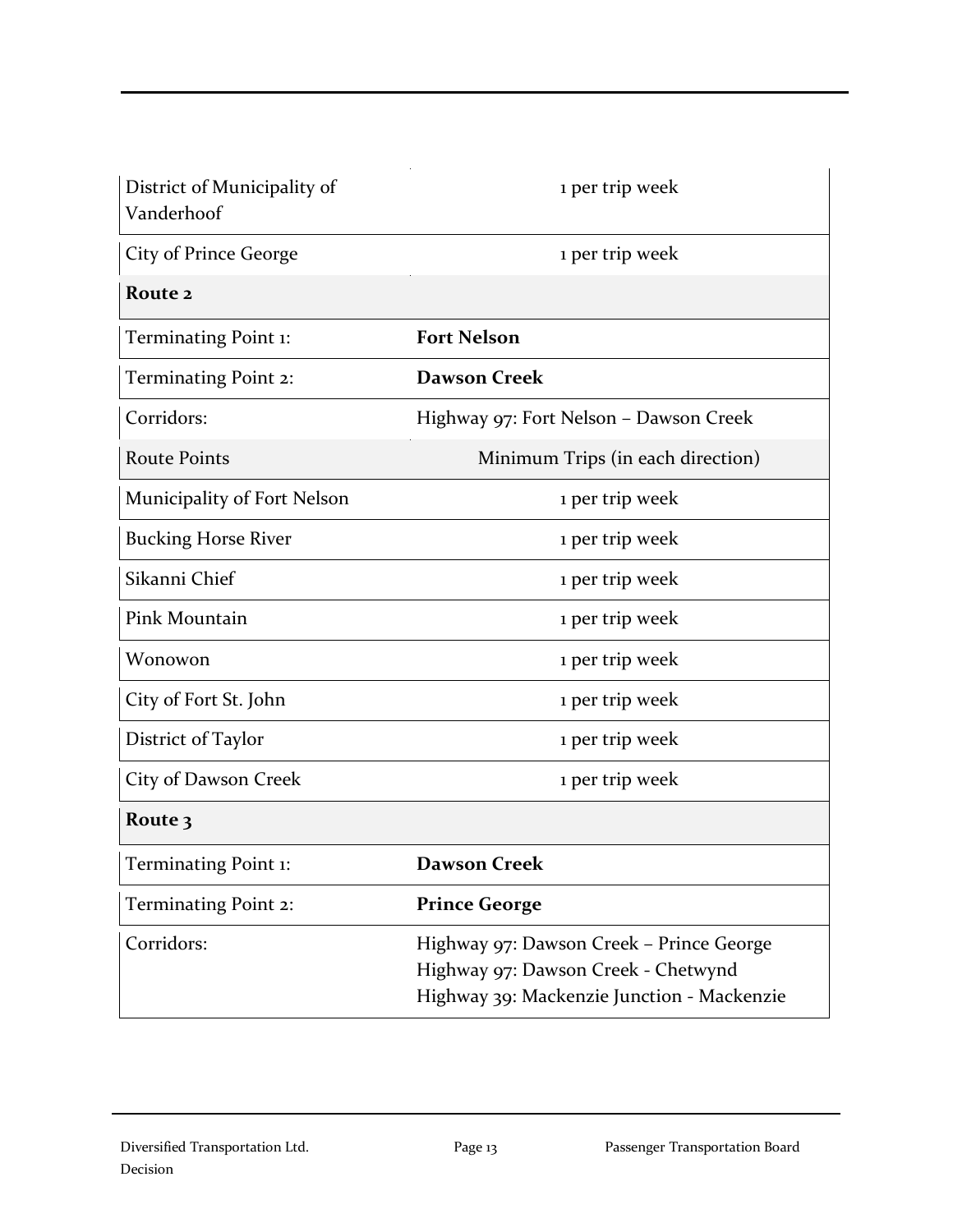| <b>Route Points</b>               |                               | Minimum Trips (in each direction)                                                                                                    |
|-----------------------------------|-------------------------------|--------------------------------------------------------------------------------------------------------------------------------------|
| City of Dawson Creek              |                               | 1 per trip week                                                                                                                      |
| District Municipality of Chetwynd |                               | 1 trip per week                                                                                                                      |
| <b>Pine Pass</b>                  |                               | 1 trip per week                                                                                                                      |
| Mackenzie Junction                |                               | 1 trip per week                                                                                                                      |
| Mackenzie                         |                               | 1 trip per week                                                                                                                      |
| McLeod Lake                       |                               | 1 trip per week                                                                                                                      |
| <b>Bear Lake</b>                  |                               | 1 trip per week                                                                                                                      |
| City of Prince George             |                               | 1 trip per week                                                                                                                      |
| Route 4                           |                               |                                                                                                                                      |
| Terminating Point 1:              |                               | <b>Prince George</b>                                                                                                                 |
| Terminating Point 2:              |                               | Valemount                                                                                                                            |
| Corridors:                        |                               | Highway 16: Prince George - Prince Rupert                                                                                            |
| <b>Route Points</b>               |                               | Minimum Trips (in each direction)                                                                                                    |
| City of Prince George             |                               | 1 per week                                                                                                                           |
| Village of McBride                |                               | 1 per week                                                                                                                           |
| Village of Valemount              |                               | 1 per week                                                                                                                           |
| <b>C.</b> Other Requirements      |                               |                                                                                                                                      |
| Transfer of a<br>licence          | Passenger Transportation Act. | This special authorization may not be assigned or transferred<br>except with the approval of the Board pursuant to section 30 of the |